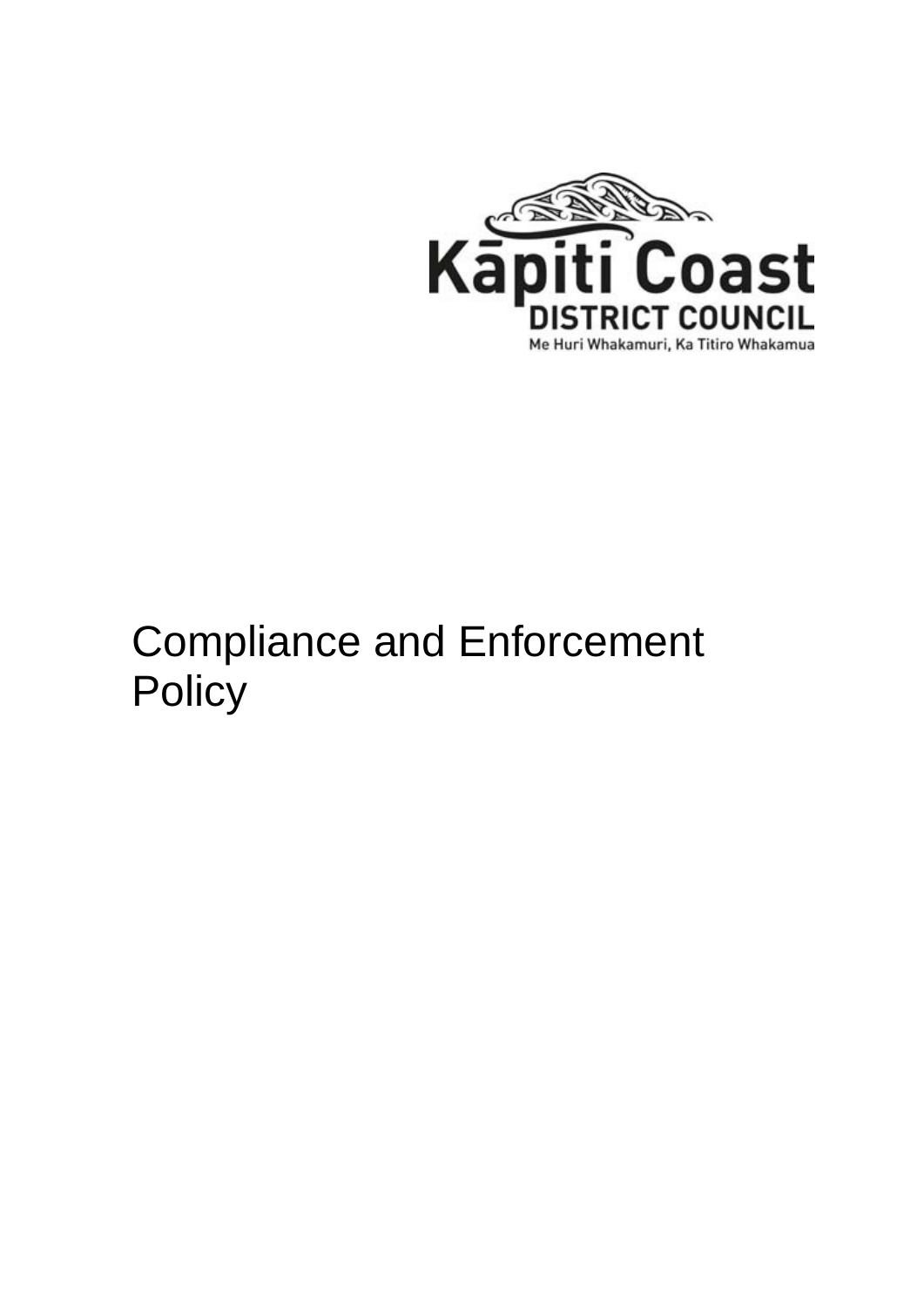# **Contents**

| Date Approved:      | 22 March 2018                          |
|---------------------|----------------------------------------|
| Approved by:        | Council                                |
| <b>Review Date:</b> | <b>March 2023</b>                      |
|                     | Responsible Group: Regulatory Services |
|                     |                                        |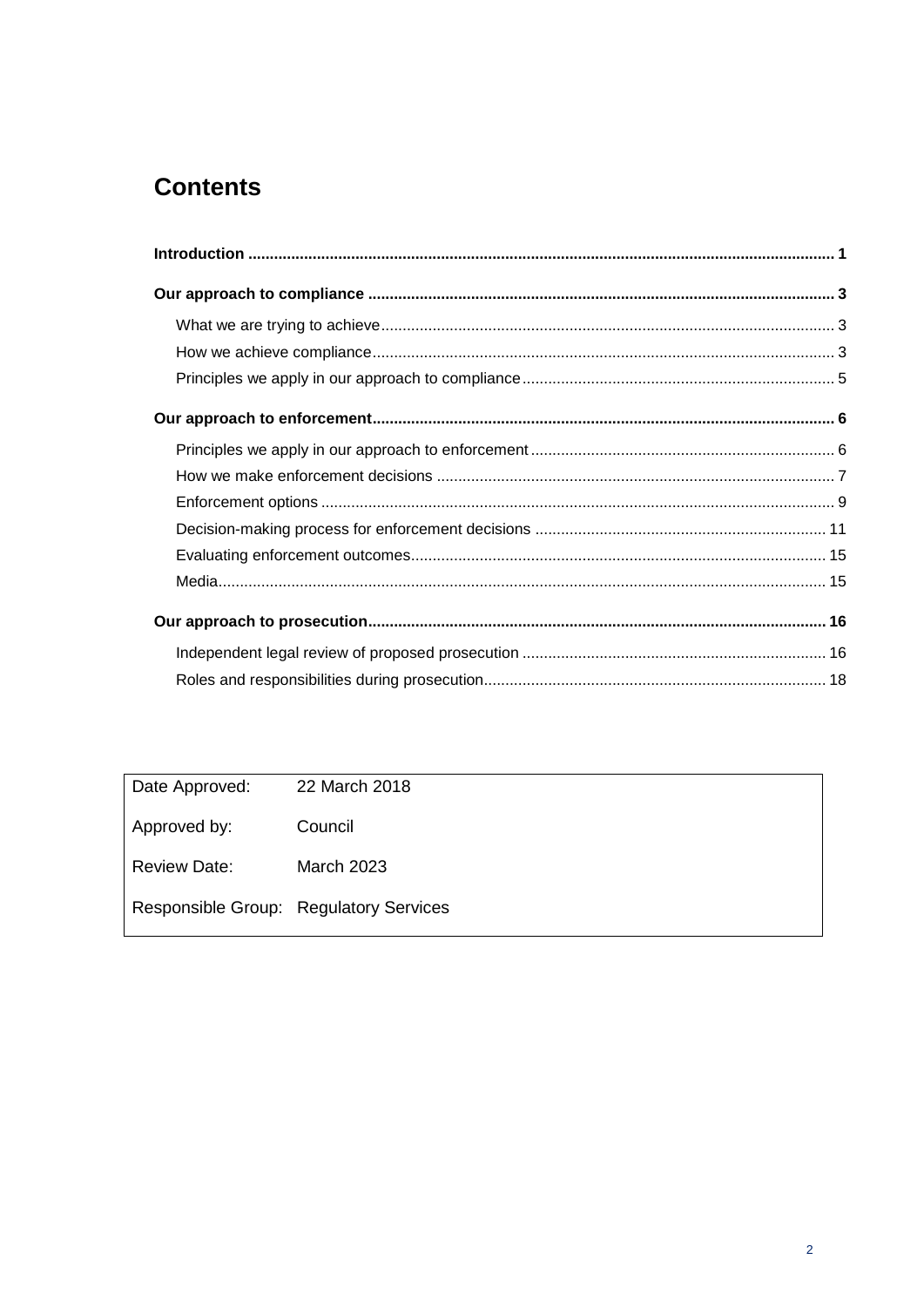# **Introduction**

The Council is required by various statutes to regulate a wide range of activities including matters such as land use and development under the District Plan, the carrying out of building work, the preparation of food for sale at cafes, restaurants and other outlets, controls on the sale and consumption of alcohol in public, controls on dogs, littering and parking.

The primary purpose of these regulatory activities is to protect the public, the environment and groups such as consumers and residents. The main statutes under which the Council has responsibilities for enforcing regulatory requirements are listed below. (Note this is not a complete list.)

Burial and Cremation Act 1964 Criminal Procedure Act 2011 Dog Control Act 1996 Fire Service Act 1975 Food Act 1981 and 2014 Forest and Rural Fire Act 1977 Freedom Camping Act 2011 Gambling Act 2003 Health Act 1956 Impounding Act 1955 Land Transport Act 1998 Litter Act 1979

Building Act 2004 Local Government Act 1974 Local Government Act 2002 Machinery Act 1950 Public Works Act 1981 Reserves Act 1977 Resource Management Act 1991 The Sale and Supply of Alcohol Act 2012 Summary Proceedings Act 1957 Transport Act 1962 Trespass Act 1980 Various Regulations, Council policies, plans and bylaws Any other relevant regulatory requirements including amendments or substitutes

In order to achieve the protection provided by these regulatory activities there must be compliance with the regulatory requirements.

At the end of the day, achieving effective regulatory protections and outcomes is a responsibility that both the Council and the wider community share.

The purpose of this Enforcement Policy is to:

- inform the general public of the Council's approaches to the compliance, enforcement and prosecution of the legislation it is responsible for enforcing;
- outline the possible enforcement actions able to be administered by the Council;
- guide and assist officers of the Council in the performance of their compliance, enforcement and prosecution functions;
- ensure consistent, appropriate and coordinated decision-making of compliance, enforcement and prosecution matters.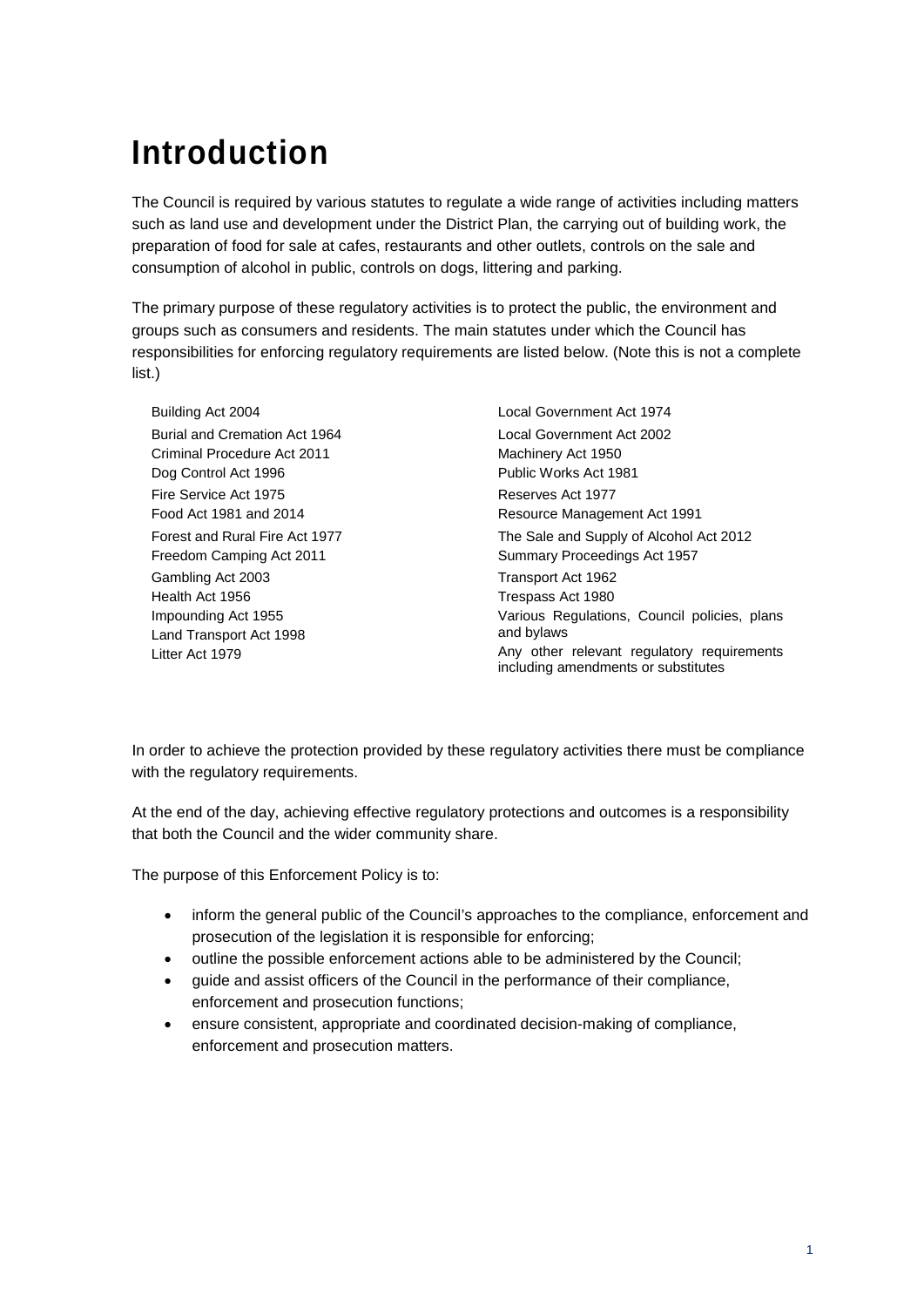This Enforcement Policy is supplemented where necessary by other documents, which set out in greater detail the specific procedures and standards for carrying out enforcement actions.

For example, the Council has developed specific enforcement guidance that sits under this Enforcement Policy across all regulatory activities.

This policy is provided for information purposes only so as to provide general guidance on how compliance, enforcement and prosecution matters are dealt with by the Council. This policy:

- is not legally binding on the Council;
- is general in nature and does not exhaustively address all the specific statutory limitations and considerations that may be relevant under the legislation administered by the Council;
- does not confine, restrain or limit the discretion of the Council to take any action;
- is not a substitute for legal advice or legal processes.

Individuals, companies and others should obtain independent legal advice on their compliance obligations where needed.

## Open for Business

The Kapiti Coast District Council's core values are set out in 3 key areas:

Caring – We understand our customers' needs, share information and work as one team.

Dynamic – We bring a can do attitude to make it happen.

Effective – We get it right and deliver consistent, value for money services.

Integrating these into regulatory functions require the Council to consider the wide range of customers from the past, present and future that are impacted by Council decisions.

The nature of regulation means that Council will at times require people to modify what they are doing in order to meet the requirements of the legislation or rules that we are required to uphold. Being "Open for Business" does not mean that we will turn a blind eye to non-compliance, but it will be a factor in how we deal with all our customers during the process of obtaining compliance.

This policy is a key part in delivering these values to our community.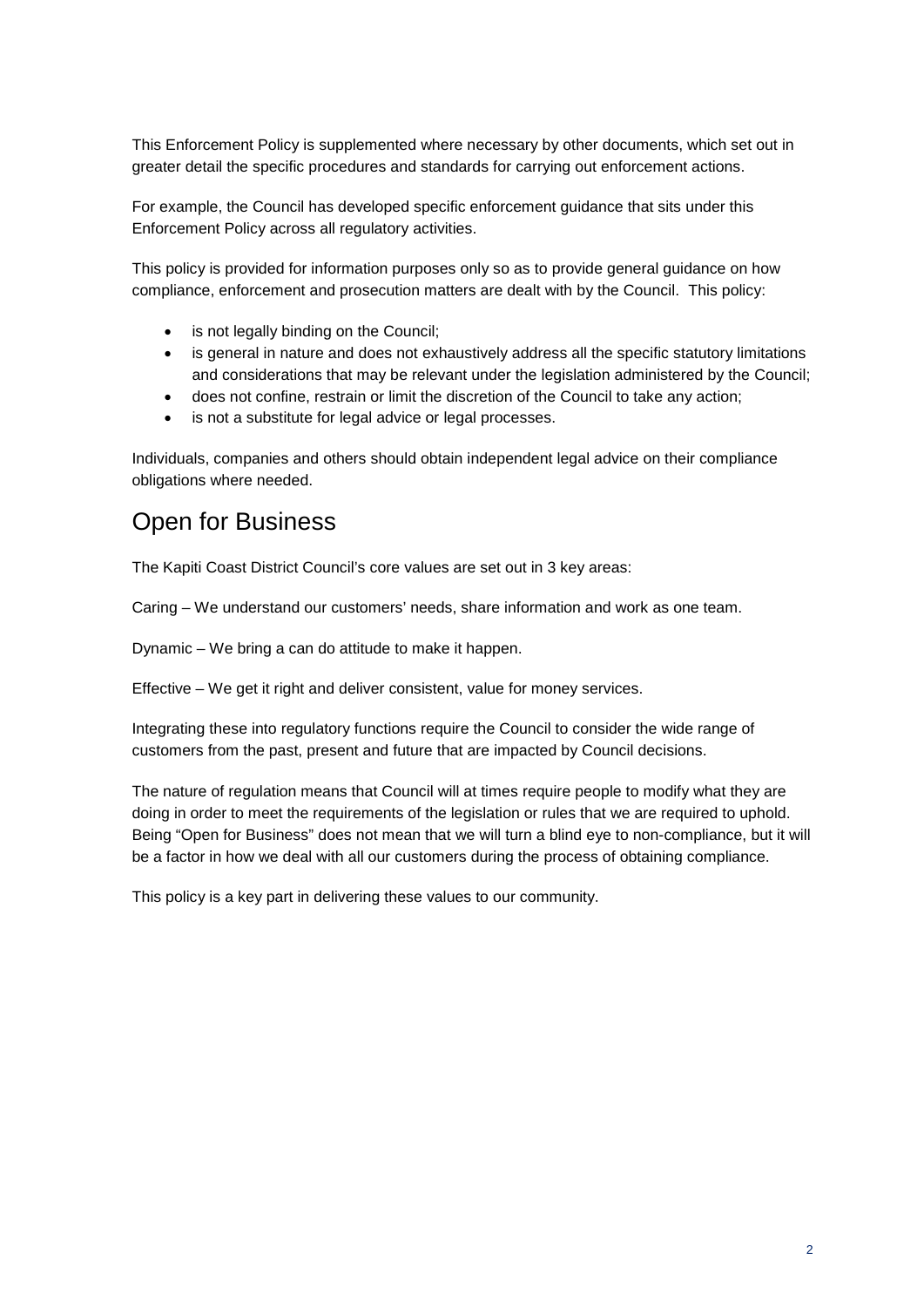# **Our approach to compliance**

## **What we are trying to achieve**

The regulatory activities the Council is responsible for provide a range of health, safety and environmental benefits for the public and residents of the Kapiti Coast District. The key areas where the Council has enforcement responsibilities are:

*Our environment* – We want everyone to be able to share in the benefits of living in a built and natural environment that contributes to the outcomes agreed in the District Plan.

*Food* – We want to support local food businesses to ensure food is safe, suitable and people can enjoy food prepared in the district. We are concerned about risks to people's health that can arise from poor food safety standards when preparing food for sale at cafes, restaurants or other outlets.

*Alcohol* – We want people to enjoy public events and public spaces without being confronted by anti-social behaviour caused by excessive consumption of alcohol or alcohol being consumed by persons who are under-age.

*Dogs* – We want people to have the confidence they can live and carry out their businesses in the district without being distressed or intimidated by dogs that are not being properly controlled by their owners.

*Buildings* – We want to have buildings that are safe and provide the amenities expected by owners and users. We are concerned about buildings that expose owners and users to risks to their health or safety.

Infrastructure – We want infrastructure that meets the needs of current and future generations. We are concerned that premature failures of infrastructure impact on the safety and wellbeing of our community as well as creating financial implications for future generations.

## **How we achieve compliance**

Compliance as an outcome is when a regulated activity achieves the required environmental standards, regulatory requirements and/ or licence/ consent conditions.

An effective approach to compliance is one that improves regulatory outcomes without imposing unnecessary burdens or expense on residents, businesses and others subject to regulation.

We expect everyone to comply with the regulatory requirements the Council is responsible for and we know that most people are willing to comply with those obligations.

We know that some people will comply reluctantly only because there is a credible risk that the Council will detect their non-compliance and it will result in serious consequences.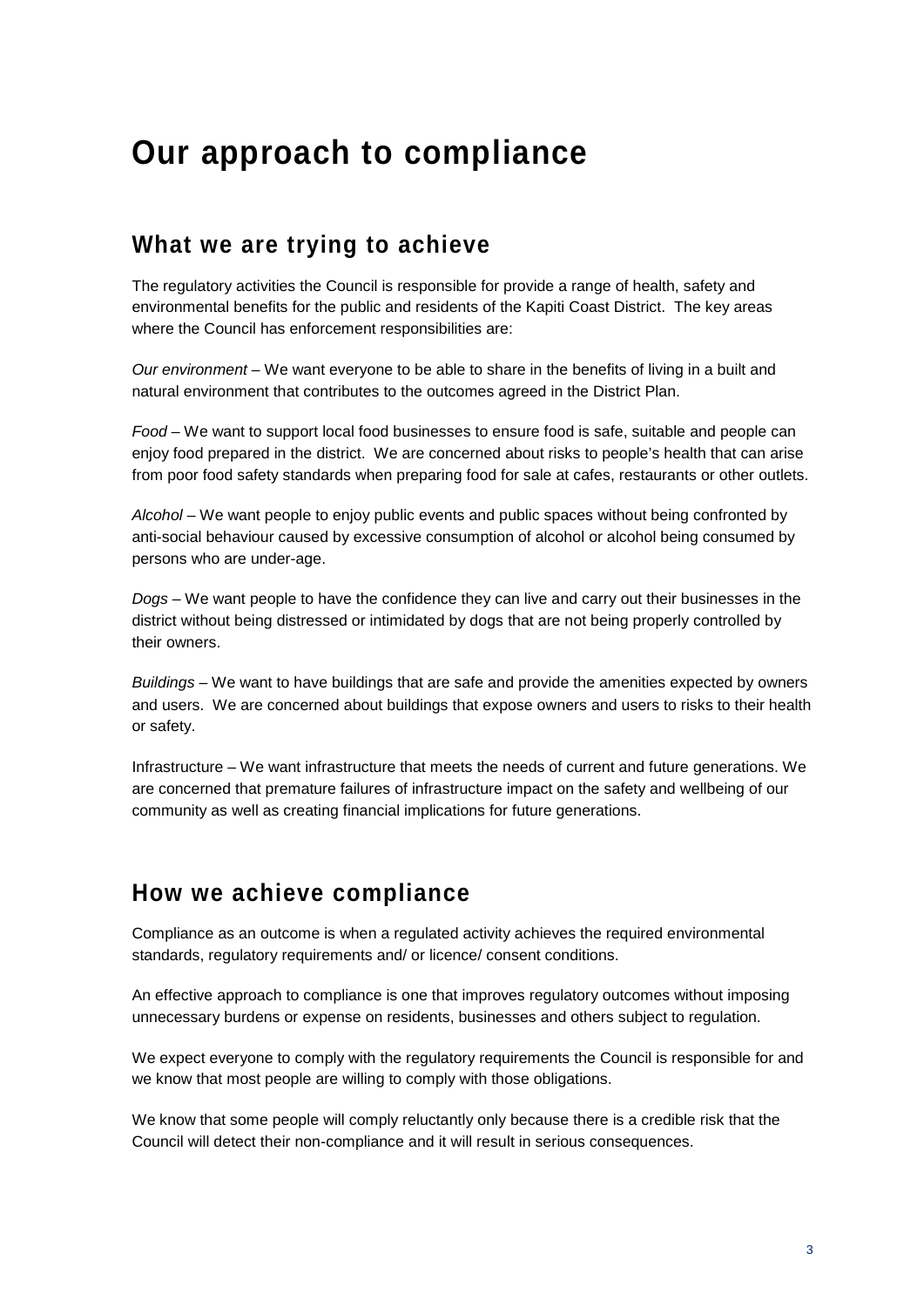Finally, we know that some people will not comply with the Council's regulatory requirements because:

- they may not be aware they are not complying;
- they may not understand what is required in order to comply;
- they think the risk of being caught is low;
- they accept there is a risk of being caught but they are prepared to pay the penalty;
- they have made a conscious decision not to comply, regardless of the consequences.

Our approach to compliance is scaled with degrees of force to:

- make it as easy as possible to comply, for those who want to comply;
- assist those who are trying to comply but are not succeeding;
- deter those people who are thinking of not complying;
- use the full force of the law for those who refuse to comply.

## **The Compliance Pyramid**

The 'compliance pyramid' is a widely used model for achieving compliance. At the bottom of the pyramid are those who are willing to comply – at the top are those who refuse to comply. The compliance pyramid is designed to create downward pressure – that is, to move non-compliant individuals or organisations down the pyramid to full compliance and to where lower-level and less costly interventions will be sufficient to keep them compliant.

#### Attitude of person

#### Approach to compliance

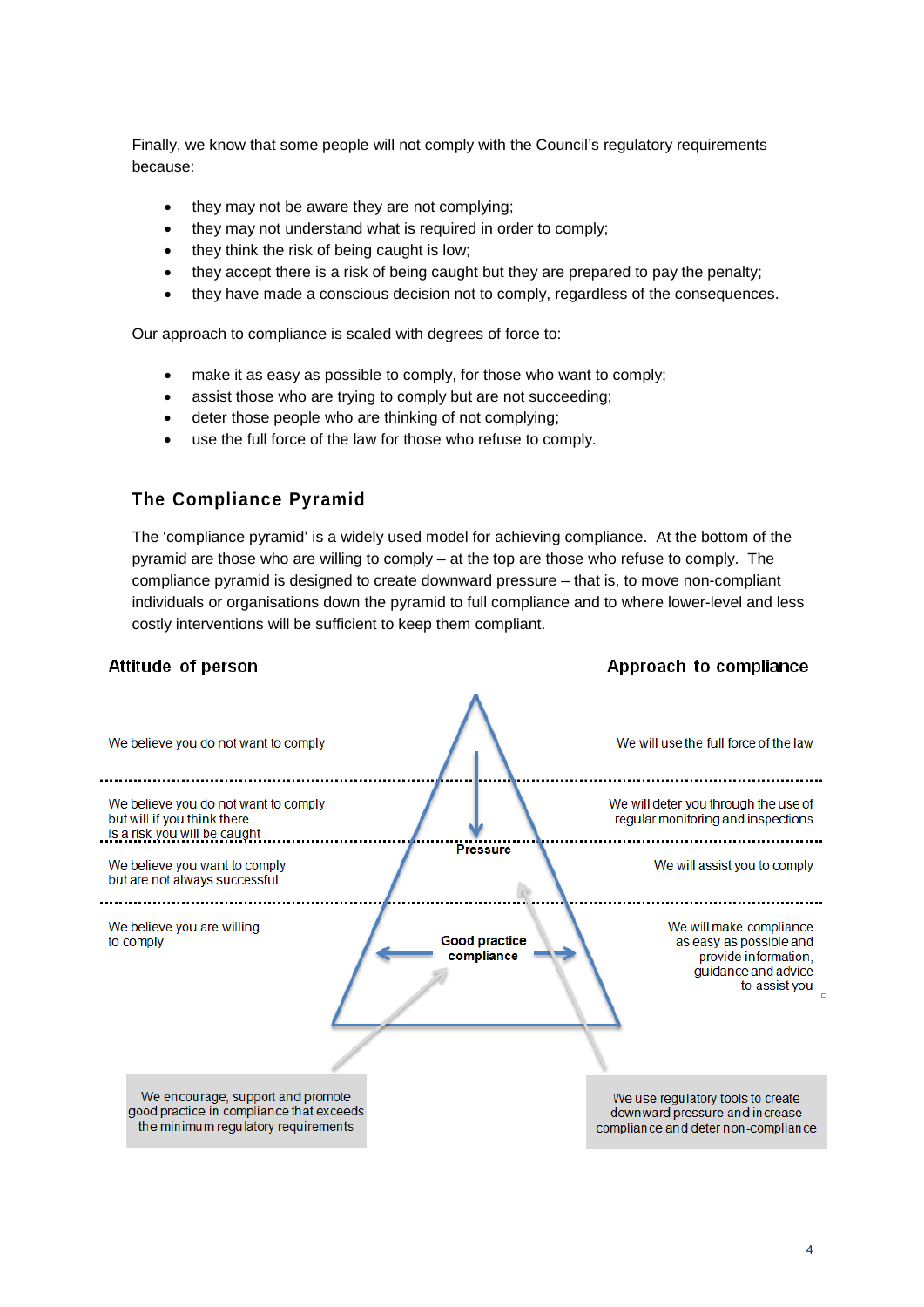The compliance pyramid illustrates how the Council's approach to compliance will vary according to the attitude of the individual. The Council has a wide range of tools or interventions at its disposal to assist those people who are willing to comply through to those who do not want to comply. These tools are discussed in the section below, 'Our approach to enforcement', along with the factors the Council will consider when deciding on the appropriate approach to enforcement in any particular situation.

The compliance pyramid also contemplates the Council encouraging compliance through promoting examples of excellence in compliance, and not just encouraging compliance from those who are not complying.

# **Principles we apply in our approach to compliance**

## **'Get it right first time'**

We believe that it is in the interests both of regulated businesses and the wider public to get things 'right first time', and that therefore our compliance role should involve actively working with all those subject to regulation, especially small and medium sized businesses, to guide and assist with compliance. We will provide a contact point and telephone number for further dealings with us and we will encourage businesses and others to seek guidance or information from us.

## **Make compliance simple**

We will make compliance as straightforward and simple as possible in the circumstances. We will provide information and advice in plain language on the legislation that we are responsible for and disseminate this as widely as possible, through information leaflets, newsletters, guidance and on the Council website at [www.kapiticoast.govt.nz](http://www.kapiticoast.govt.nz/) .

## **Assist people to comply**

We will support individuals and organisations needing help to comply. We understand mistakes happen and can help rectify them when they are brought to our attention openly and early. We will encourage and support disclosure of unintentional non-compliance.

#### **Encourage complaints**

Raising awareness of compliance is an important part of an effective compliance policy. An easyto-use complaints process raises people's awareness of compliance requirements and can be an effective source of information about non-compliance through the complaints people make when things go wrong. An effective complaints process also increases the chances that people who are not complying with regulatory requirements will be identified.

## **Recognising good practice**

We will recognise examples of good practice in regulatory compliance particularly where it contributes to better levels of compliance. Identifying and publicising examples of good practice in regulatory compliance can improve awareness of compliance requirements and improve levels of compliance in a sector by providing a model for others to follow.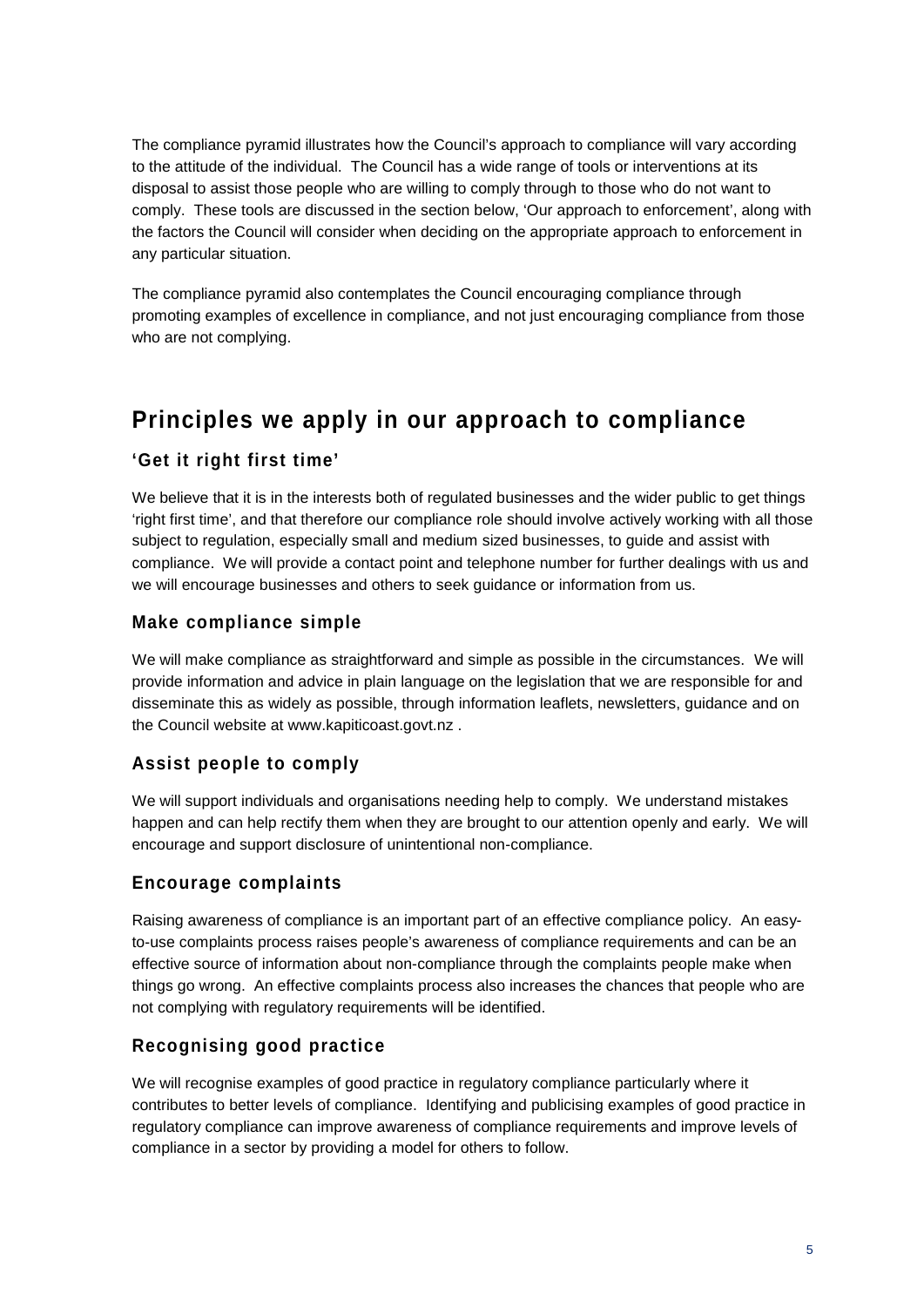# **Our approach to enforcement**

The enforcement process covers the mechanisms and options that are designed to compel compliance. These enforcement mechanisms and options may be formal or informal and involve the Council exercising its discretion to adopt the enforcement response that is appropriate to the circumstances.

# **Principles we apply in our approach to enforcement**

## **Fair and consistent**

We will carry out our compliance responsibilities in a fair, equitable and consistent manner. Our responses will be unbiased, objective, and made in accordance with the principles of good administrative practice and natural justice. We will treat residents, businesses, complainants, consent holders, resource users and others equally, and will not favour any one group or sector over another. Decisions on enforcement action will be taken in a timely manner and without undue delay or interference.

While Investigating Officers are expected to exercise judgement in individual cases and to treat each case on its own merits, we will have arrangements in place to promote consistency. More details on the decision making process are available on page 12. This means we will take similar approaches in similar circumstances, but it does not mean uniformity. Each case and set of circumstances is unique and must be handled as such.

## **Transparent and open**

We will be transparent and open about our approach to enforcement and how we make our decisions. Those affected by our decisions will have opportunities to ask questions and to seek review.

Individuals will be allowed the early opportunity to give an explanation of the circumstances surrounding any alleged offence including, where provided for by the legislation, any statutory defences.

## **Encouraging disclosure of errors and mistakes**

Our approach to compliance encourages people to inform us of errors and mistakes leading to unintentional non-compliance. When considering enforcement options we will be more sympathetic when genuine mistakes or errors have been voluntarily disclosed to us early. When we identify compliance issues or incidents we are more likely to offer help and assistance to individuals and organisations that have made open and early disclosures. We are more likely to consider firmer enforcement options in respect of mistakes or errors where there has been a deliberate effort to hide the error or mistake from us. However, this does not mean we turn a blind eye to breaches of the law – particularly if an error or mistake is significant or harmful.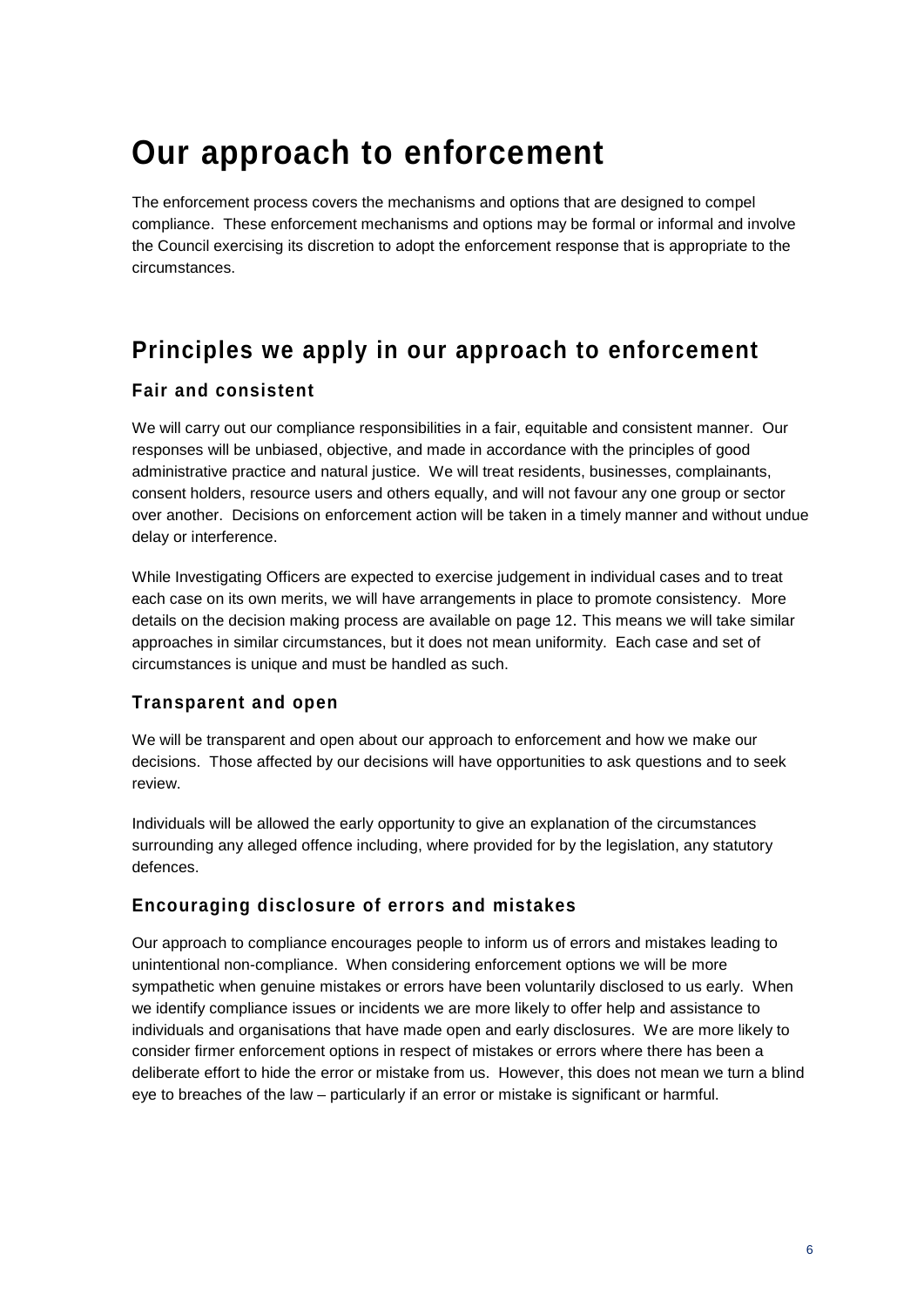## **Intelligence led responses**

We will ensure that information is shared within the Council to ensure Council has the most relevant and up to date information when making decisions about enforcement. This includes information obtained from audits, inspections, reviews, and applications etc. This approach also requires the Council to share and receive information, where appropriate, with other Government Departments and Councils in a manner that respects and protects the rights of an individual/entity to ensure consistency of approach to enforcement issues.

## **Priorities for enforcement**

We will focus our enforcement efforts on those people or organisations we have reason to believe are unwilling to comply. We will prioritise our efforts and interventions in those areas where the Council has sole responsibility for enforcement, and in respect of those matters that could cause the greatest harm.

We will ensure that our priorities for enforcement understand and acknowledge the public's expectations for compliance and, where appropriate, respond to and reflect shifts in the public's thinking and expectations of compliance. This may at times require us to enforce in order to maintain the integrity of the law.

Our goal is long-term ongoing compliance. We are likely to take firmer action against noncompliance that we consider is deliberate, deceptive or negligent. Non-compliance that causes harm to people, or adversely affects the interests of communities, is likely to attract more serious action.

## **Cost recovery**

The Council will seek to recover a contribution towards the costs associated with enforcement from the responsible parties where possible. This enables enforcement functions to be undertaken efficiently and to minimise the costs to ratepayers.

Where monitoring costs are incurred in relation to a specific consent, these costs will be recovered from the consent holder in accordance with the Kāpiti Coast District Council's Long Term Plan (Revenue and Financing Policy) and the provisions of any relevant laws.

## **How we make enforcement decisions**

We consider a range of factors when deciding how to respond to compliance issues or incidents. No single factor will be determinative of an enforcement response but all the relevant factors must be weighed up in deciding what is the most appropriate response to take to remedy a compliance issue or incident.

The following is not an exhaustive list of the factors we consider but is a list of the most commonly considered factors. Other factors may exist in particular circumstances.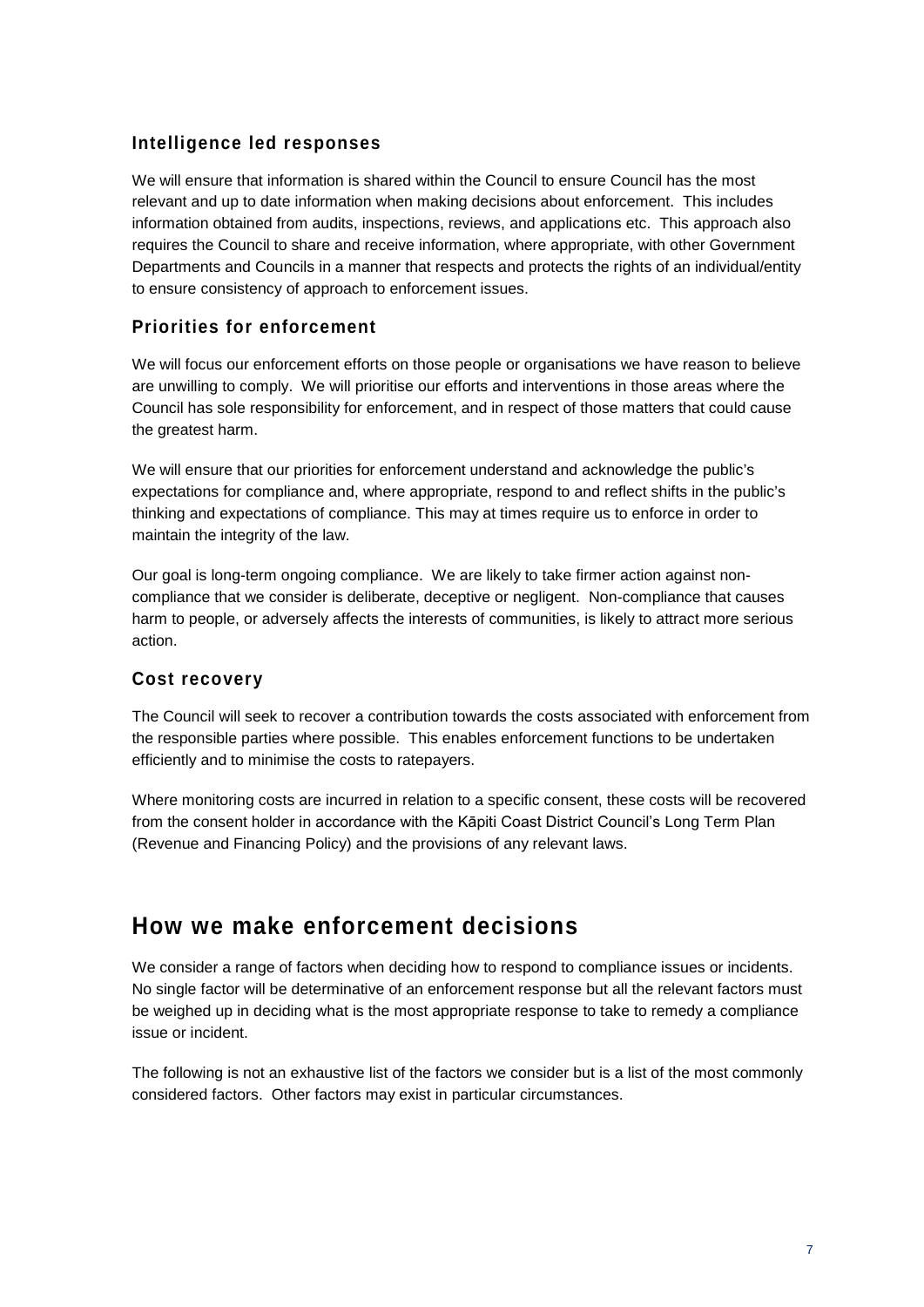## **Harm**

The primary factor that drives our enforcement decision-making is the harm or potential harm to health, safety or the environment. Actions that create risks but do not actually lead to harm occurring can also be serious and require a firm response. We will carefully consider the nature of the harm caused or likely to be caused including factors such as:

- whether the harm is temporary, can be remedied or mitigated, or is permanent;
- whether the harm is limited or widespread;
- whether the harm is trivial and does not require an enforcement response;
- whether the harm affects, or is likely to affect, a particular group or section of the community or environment;
- whether that particular group or section of the community or environment is particularly vulnerable or sensitive.

## **Conduct of person responsible for compliance issue or incident**

We consider the behaviour and intent of the individual responsible for the compliance issue or incident. The factors we consider include:

- whether this is the first time the person has been responsible for this type of compliance issue or incident;
- whether the compliance issue or incident is likely to be a one-off incident or is a pattern of behaviour;
- whether the Council has previously undertaken enforcement action against the person and, if so, the outcome of that enforcement action and whether it was successful;
- whether some time has passed since the issue or incident;
- whether the compliance issue or incident was a misunderstanding, accidental, careless, or deliberate;
- whether the person profited or benefited from the issue or incident;
- whether the person notified the Council of the compliance issue or incident;
- whether the person was acting alone, acting under the control or direction of another person, part of a group, or a ringleader;
- whether the person attempted to avoid or mitigate the harm and, if so, how soon after becoming aware of the harm the person did so and whether this was effective;
- whether the person has taken any steps to avoid such issues or incidents in the future;
- whether the person relied on advice from a third party.

## **Attitude of person to compliance**

We consider the attitude of the person to compliance. A person's attitude is usually evident by the actions they have taken or not taken to be compliant. Even if they have a high level of willingness to comply, this does not prevent significant action being taken against them for other reasons. The factors we consider include:

- whether the person is willing and able to comply;
- whether the person is willing but not able to comply and, if so, whether the reason they are not able to comply is within their control or not;
- whether the person is reluctant or unwilling to comply;
- whether the person has made a deliberate decision not to comply.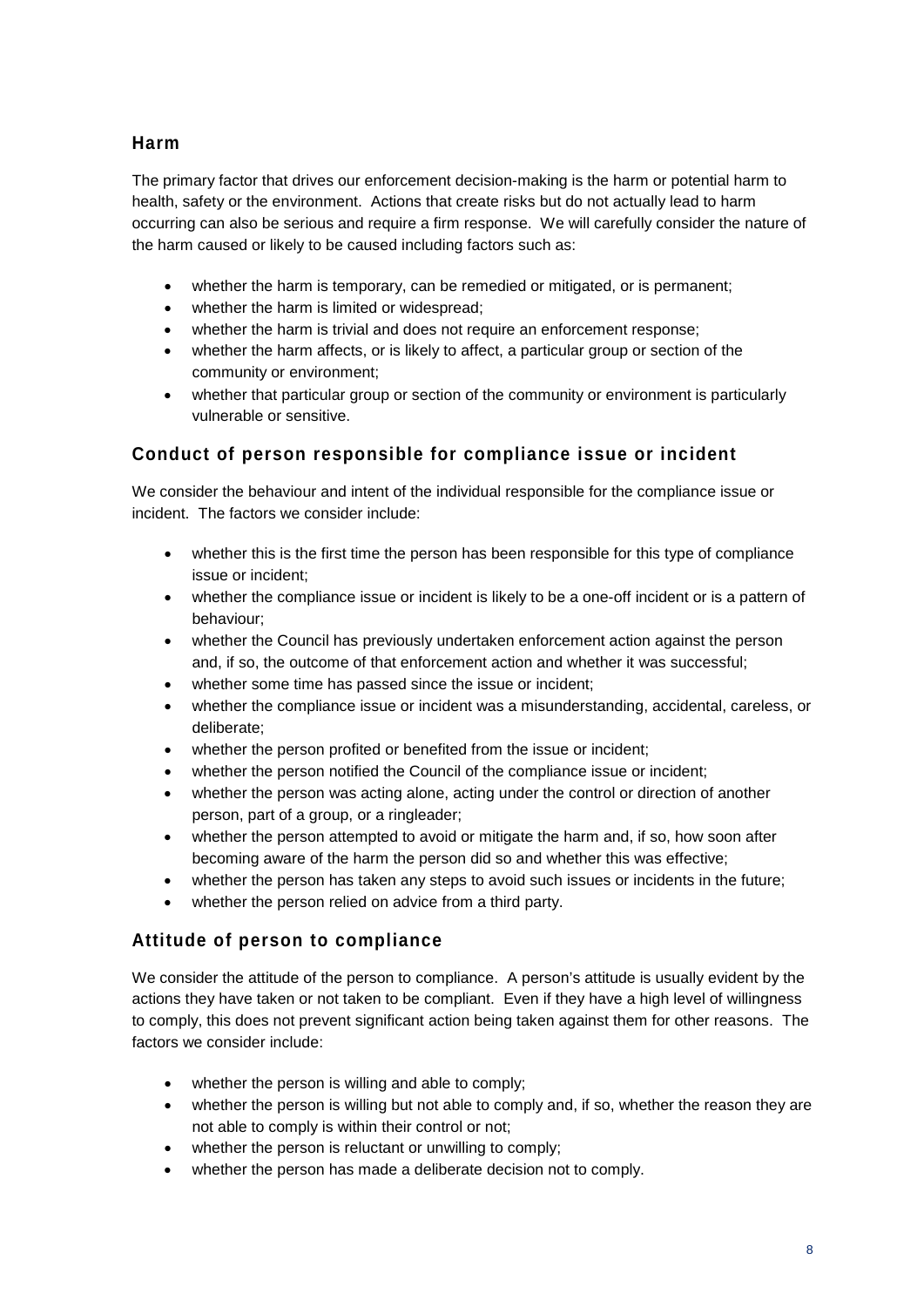## **Public interest**

Public interest factors are not specific to the person responsible for the compliance issue or incident but concern the public at large and may be relevant to the enforcement response. The requirements for public interest tests as set out in the *Solicitor-General's Prosecution Guidelines* are discussed in full under the section "Our Approach to Prosecution" in this policy.

# **Enforcement options**

We have available to us a range of enforcement options under the legislation we are responsible for enforcing. There is no universal set of options. The compliance pyramid underpins our approach to enforcement decisions.

The enforcement options at the base of the pyramid for those who are willing to comply, where the harm caused is minimal and the conduct may have been accidental, may be to provide written advice or guidance on compliance, or give a formal warning. The purpose of these enforcement options could be to educate others, assist and sustain compliance, to avoid, mitigate or remedy adverse effects, and to stop unlawful activity.

The enforcement options in the middle of the pyramid where the person may be unwilling to comply may involve a formal warning, a compliance notice such as an abatement notice or notice to fix, or an infringement notice. The purpose of these enforcement options could be to avoid, mitigate or remedy adverse effects, to stop unlawful activity, and to deter and educate others.

The enforcement options at the top of the pyramid for persons who have decided not to comply, where the harm caused was significant, or the conduct was intentional, may be to prosecute, cancel a licence or permit, or impose a fine. The purposes of these last enforcement options could be to avoid, mitigate or remedy adverse effects, to stop unlawful activity, to deter, and to penalise.

We will choose the most appropriate enforcement option for the issue or incident involved – the right option at the right time. Enforcement options will not be used progressively (from the base up, one action leading to another on a higher level). Action will be taken using the appropriate enforcement option available as determined by the consideration of the harm caused, the conduct of the person responsible for the issue or incident, the attitude of the person to compliance, and the public interest factors.

The range of enforcement options we have available to us include the following.

## **Provide advice or guidance**

We understand the importance of people having access to good quality information and guidance on how to comply with regulatory requirements. Minor incidents are frequently dealt with by means of informal action and would involve the Council Investigating Officer drawing the matter to the attention of the person responsible for the compliance issue or incident, and giving appropriate guidance. Advice and guidance material can take many forms including verbal or written advice, or reference to other sources of compliance information such as the Council website, FAQs, alerts, leaflets, newsletters, and posters. Rarely will a minor or technical infringement result in more formal action being taken, particularly if it is capable of immediate rectification.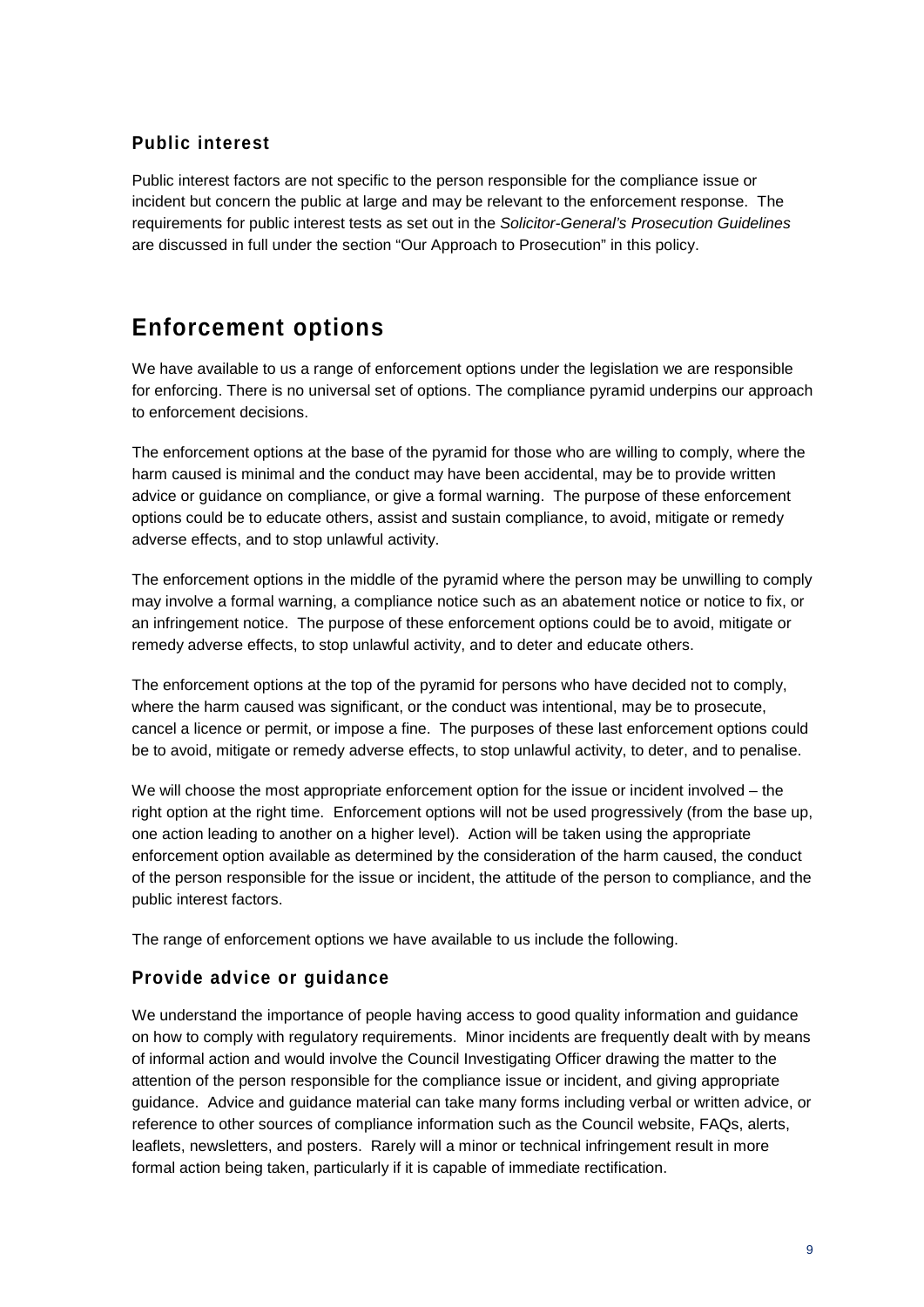A follow-up visit will be made, where circumstances demand, to ensure minor matters have been rectified. An officer will make a written record of action (so that we can check for previous behavioural attitude). However, if previous advice has been ignored, or of there is another factor that warrants a formal response, the Investigating Officer may choose to treat the incident in a formal way.

## **Give a formal warning**

A formal warning is documented by way of a letter to a person informing them that an offence has been committed, and that they are liable, but that no further action will be taken in respect of that offence. The person will also be informed that the formal warning will be documented and recorded by the Council, and will taken into consideration should there be further offending. The types of situations where a formal warning may be given are when:

- an administrative, minor or technical breach has occurred;
- the harm, or potential harm, is minor or trivial in nature;
- the person does not have a history of offending;
- the matter is one which can be quickly and simply put right;
- a written warning would be appropriate in the circumstances.

## **Publicising enforcement action**

Any publicity about enforcement matters should be restricted to the simple fact that Council is undertaking enforcement action in respect of an alleged breach. Under no circumstance can any information be given that can lead to the identification of the names of the defendants, or other parties to proceedings.

## **Audits and inspections**

We have powers to conduct announced and unannounced inspections to check on-site compliance. We can also conduct more in-depth audits to determine compliance.

## **Statutory powers**

We have a range of statutory powers available to us under the legislation we are responsible for enforcing. Some of the key statutory powers include the following:

• **Compliance/Directive notice such as an abatement notice or notice to fix**

These notices are formal, written directives. They are drafted and served by Council staff instructing an individual or company to cease an activity, prohibit them from commencing an activity or requiring them to do something. The form, content and scope of these notices is prescribed in statute. It is an offence to fail to comply with these notices.

- **Court order or injunction** Like an abatement notice an enforcement order can direct a person to cease an activity, or to take particular action. However, an application for an enforcement order must be made to the Environment Court. It is an offence to fail to comply with an enforcement order. In some of our regulatory roles, we have the ability to seek a court injunction to require a person to undertake something they have refused or previously failed to do.
- **Cancel, amend, suspend or refuse to renew a licence, consent or permit**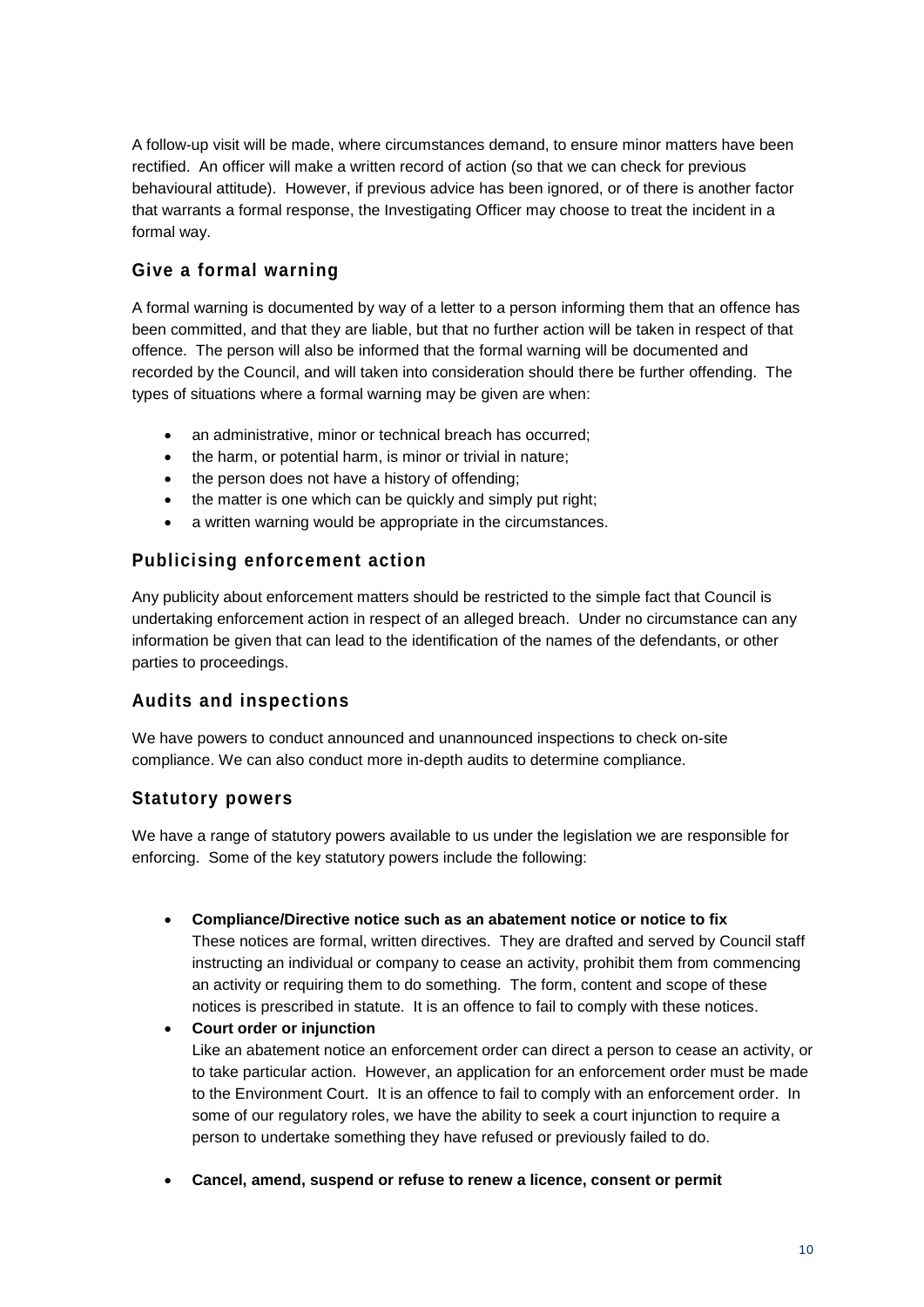We have the ability to cancel, amend or suspend (or apply for cancelation or suspension) licences where we believe:

- − the grounds for being licensed are no longer met;
- − the licence holder is failing (or has failed) to comply with the Act or the conditions of the licence;
- − false or misleading information has been provided.

#### • **Infringement notice**

An infringement notice is a written notice alleging that a person has committed an offence which requires the payment of a fine or the election to have the matter heard in court. The actual fine for each type of offending is set within a statutory schedule or bylaw. Payment of the fine does not lead to the recording of a criminal conviction. The types of situations where an infringement notice may be issued are when:

- − there is evidence of a regulatory breach;
- − a one-off or isolated regulatory breach has occurred which is of minor impact which can be remedied easily;
- − it is likely to be a sufficient deterrent.

#### • **Prosecute**

A prosecution is initiated by laying criminal charges in the District Court. However, this will only commence after a rigorous internal process involving:

- − a thorough investigation;
- − an independent legal review;
- − authority to prosecute given by the Enforcement Decision Group. Details of the Enforcement Decision Group are available on page 12.

The matter is then heard by a District Court Judge. All criminal evidential rules and standards must be met in a prosecution. A successful prosecution will generally result in a conviction, and a penalty may be imposed.

## **Negotiated settlements/Restorative Justice**

A person may approach the Council with a proposal for the settlement of a compliance issue or incident. The Council is open to resolving non-compliance by agreement where a remedy is possible and a negotiated settlement can be achieved that is prompt, easily implemented and in the public interest. Negotiated settlements tend to result in lower costs to the parties, faster outcomes, and greater flexibility of terms and outcome.

A negotiated settlement typically requires all or some of the following - the person to admit that they are likely to have breached the law, to cease the non-compliant conduct, pay compensation, pay our costs, and may involve some publicity. A negotiated settlement will only be agreed to if it is in the public interest. For example, we are unlikely to agree to a negotiated settlement where the non-compliance has caused serious harm or the person is a repeat offender, lacks contrition or actively resists compliance.

## **Decision-making process for enforcement decisions**

## **Investigating Officer**

Where information about a compliance issue or incident comes to the attention of the Council the initial investigation will be conducted by the relevant Council Investigating Officer responsible for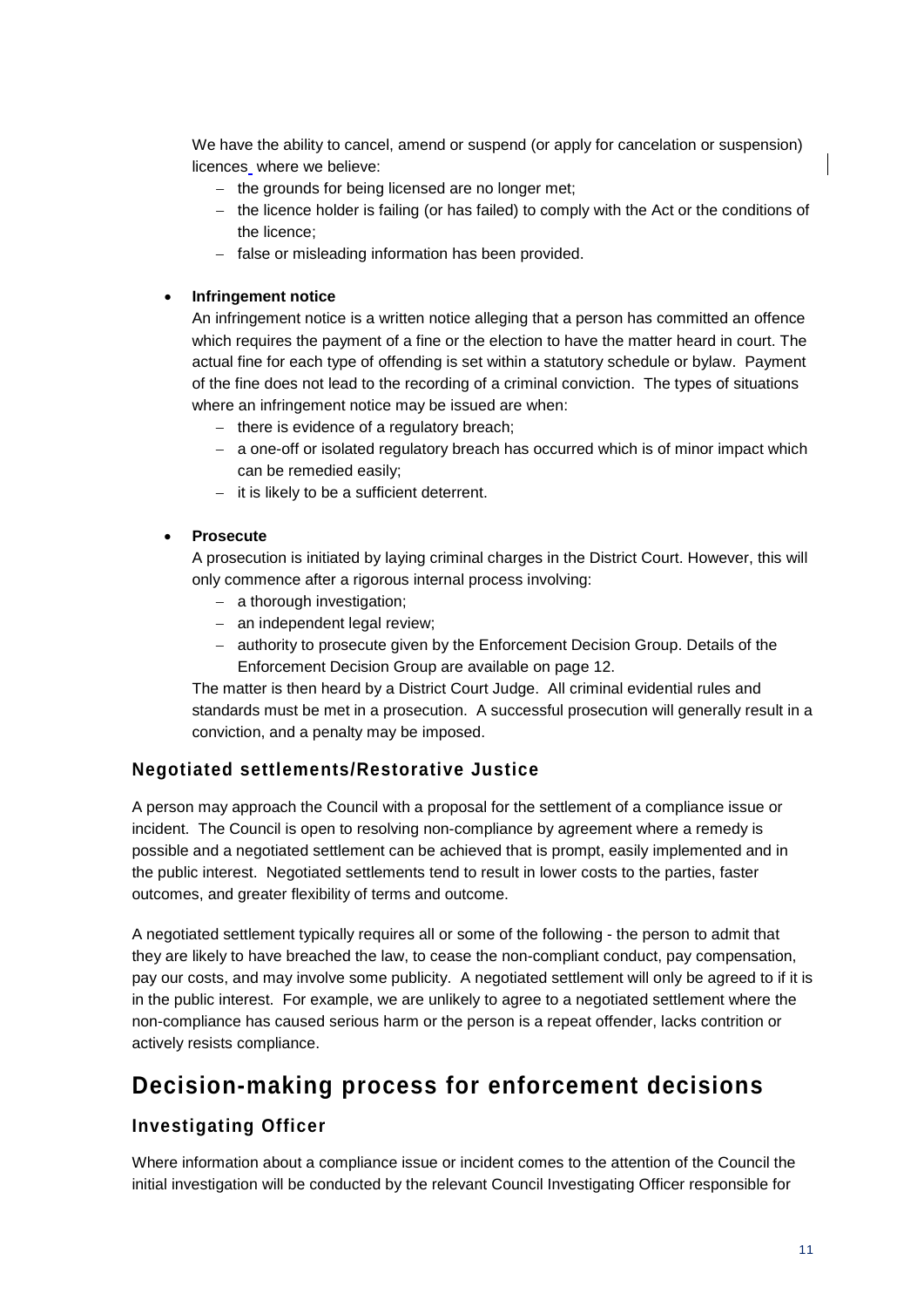that subject area. The powers that may be exercised by Investigating Officers are prescribed in their position descriptions or in formal delegations (for statutory powers), and vary according to the area for enforcement and the nature of the enforcement option.

For more serious enforcement options an Investigating Officer must obtain the approval of the relevant line manager or team leader and, where appropriate, may need to seek legal advice from the Senior Legal Counsel in respect of any legal or enforcement questions that arise. Neither the Investigating Officer, nor the relevant line manager or team leader has the ability to approve any enforcement options that involve prosecution or an application to court. Those matters must be approved by the Enforcement Decision Group.

A proposal for enforcement action that involves a prosecution or application to court must be referred to the Enforcement Decision Group by the relevant Group Manager responsible for the area in which the enforcement action is to be undertaken.

When an Investigating Officer feels that:

- 1) due to the seriousness of the case; or
- 2) the decision making needs to be depersonalised; or
- 3) they need support in the decision making process;

they should use the Enforcement Decision Group framework with their supervisor and line manager in order to document and record their decision making process. Should this decision indicate that court based action is the preferred course of action it should be referred to the Enforcement Decision Group with the approval of the relevant Group Manager.

## **Enforcement Decision Group**

The Enforcement Decision Group will usually comprise a panel of two of the five Group Manager positions. However, an additional external person with relevant experience may be appointed as required. These appointments are made by the Chief Executive and all group members will hold the relevant delegations to perform the role outlined in this policy.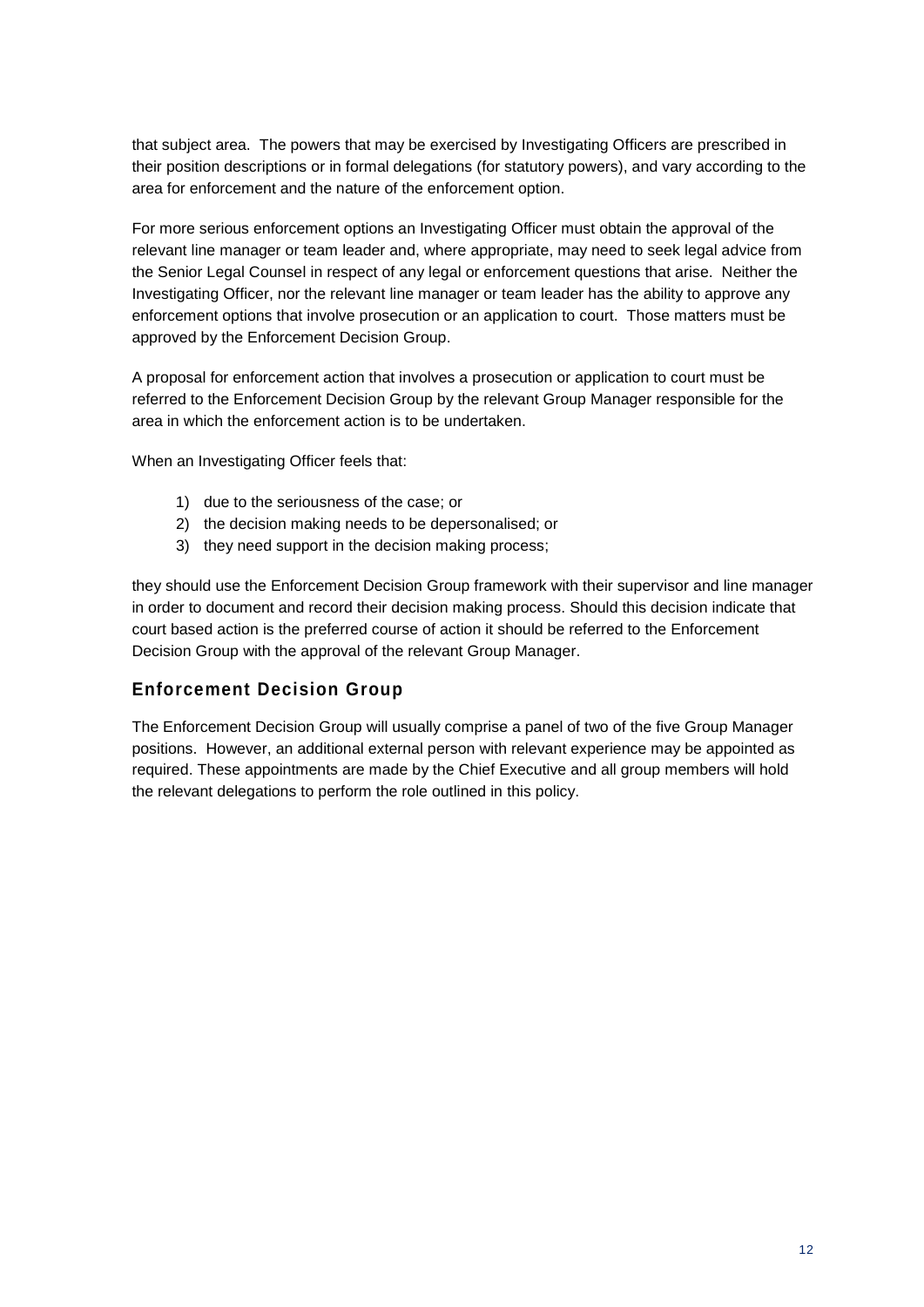The Enforcement Decision Group considers any enforcement options that involve prosecution or an application to court. In these potentially more serious matters the enforcement discretion is exercised by the Enforcement Decision Group, and not by an individual Council Investigating Officer. The process that enforcement matters involving a prosecution or an application to court must follow is set out below.



Where any proposed enforcement action involves a prosecution or an application to a court, the proposal must be approved by the relevant Group Manager for submission to the Enforcement Decision Group and accompanied by a report from the relevant Investigating Officer. The Enforcement Decision Group operates by consensus.

The Enforcement Decision Group may only approve a prosecution having considered advice from the Senior Legal Counsel (or external legal advice), and reviewed and confirmed that the proposed enforcement action is in the public interest.

The factors to be considered by the Enforcement Decision Group when considering whether a prosecution is in the public interest are described in the last section of the document under the heading 'Our approach to prosecution'.

The Enforcement Decision Group is responsible for the final decision to commence a prosecution. The decision must be made independently of any undue or improper pressures such as political pressures or pressures from elected members of the Council.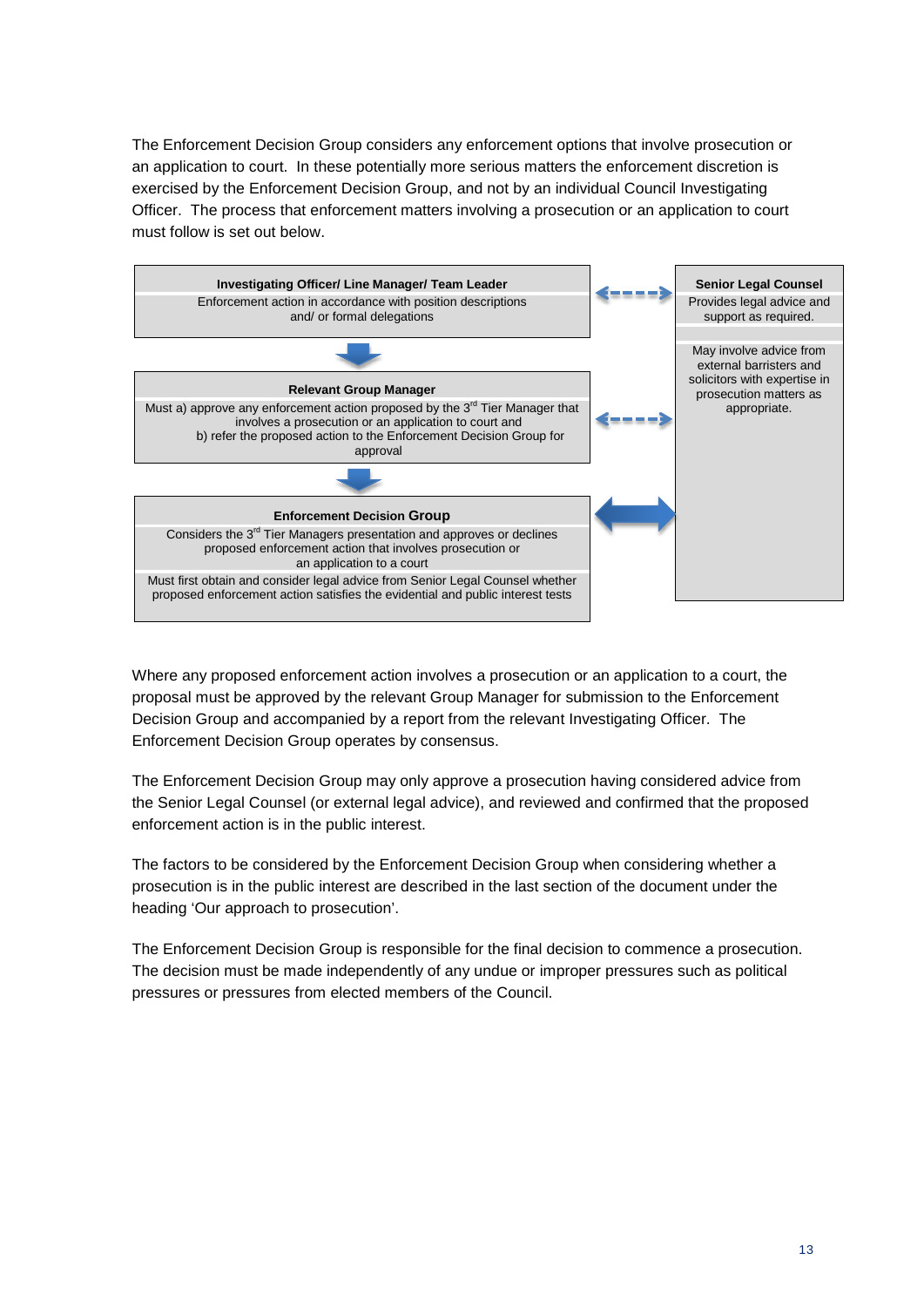## **Independent legal review**

Before the Enforcement Decision Group consider commencing a prosecution, the matter must first have been referred to the Senior Legal Counsel who may seek further independent legal review. The purpose of the independent legal review is to ensure the test for prosecution as set out in the *Solicitor-General's Prosecution Guidelines* (2013) is satisfied.

The test for prosecution requires that there is sufficient evidence to lay charges (the evidential test) and that such charges are in the public interest (the public interest test). The advice provided by Senior Legal Counsel to the Enforcement Decision Group will explicitly consider these requirements.

The legal review must be carried out independently to:

- ensure the advice provided to the Enforcement Decision Group is free of any improper or undue pressure;
- lessen the chance of perceived corruption or improper motive such as bias or prejudice;
- bring greater independent judgment to bear.

In most cases, the Senior Legal Counsel will seek the advice of the external lawyers with prosecution expertise before providing advice to the Enforcement Decision Group.

#### **Other considerations relevant to the decision whether to prosecute**

Even if a matter meets the test for prosecution in terms of the *Solicitor-General's Prosecution Guidelines*, the decision by the Enforcement Decision Group whether to undertake a prosecution in a specific case will be made in accordance with this Enforcement Policy.

The Enforcement Decision Group is not required to prosecute all offences for which there is sufficient evidence. The Enforcement Decision Group will exercise prosecutorial discretion in each case as to whether a criminal prosecution is required in the public interest.

In some cases, while a prosecution may be possible, it may be considered that a different compliance response is more appropriate. In taking a decision whether to prosecute, the Enforcement Decision Group will also consider:

- this Enforcement Policy, which guides the Council's discretion as to what enforcement action it will undertake;
- the alternatives to criminal prosecution that are set out in this Enforcement Policy;
- the purposes and objectives of the laws the Council is seeking to enforce by a proposed criminal prosecution;
- the objectives and enforcement priorities in this Enforcement Policy;
- the expected cost of a prosecution (including the Council's resources and funding);
- whether another prosecuting agency has or may bring criminal proceedings in relation to the same subject-matter as the proposed prosecution.

## **Communication with Elected Members**

Once a decision to prosecute has been made by the Enforcement Decision Group, the Mayor, Councillors, the Māori representatives appointed to Council or Standing Committees, and any relevant Community Board members should be advised of the identity of the parties being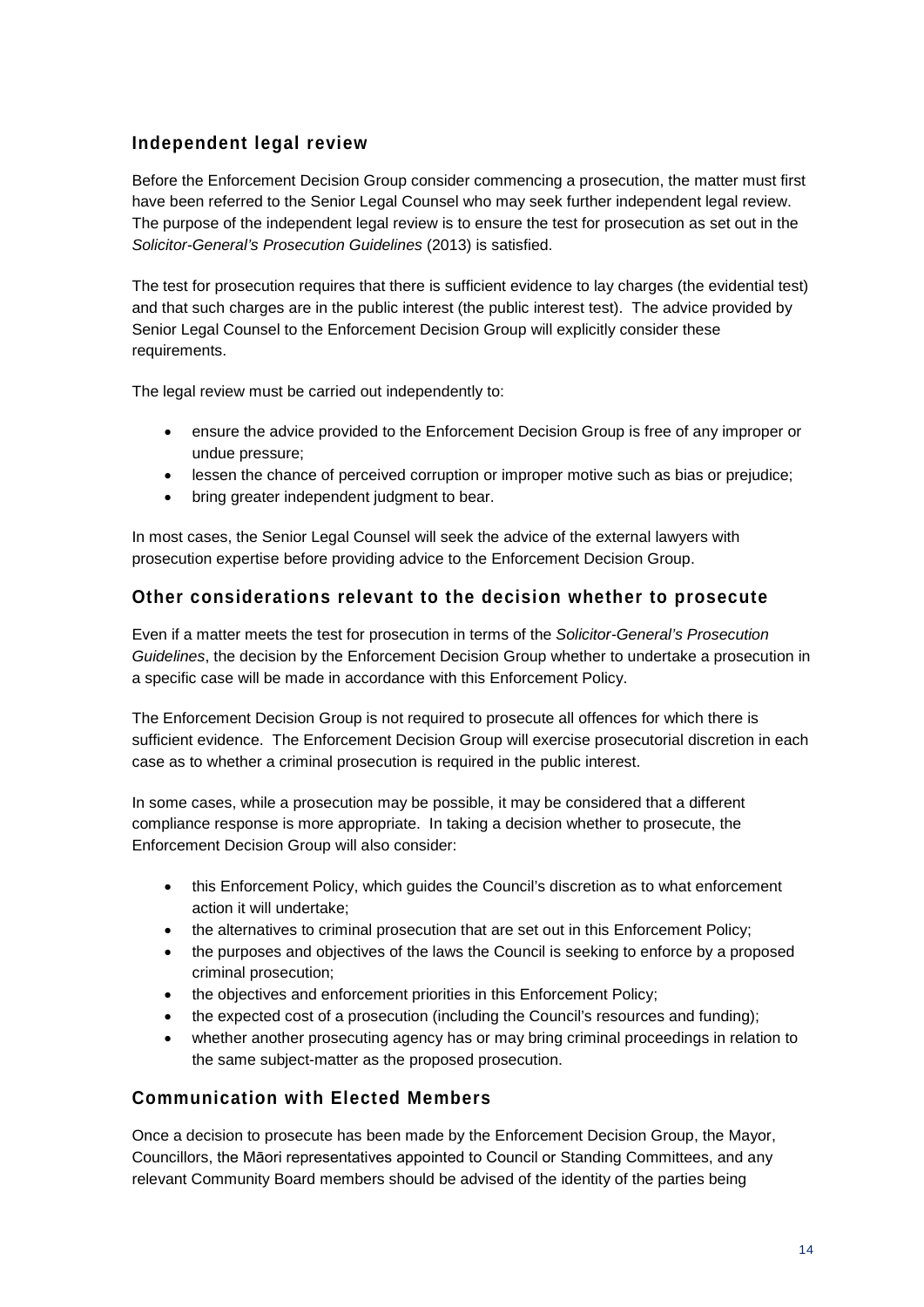prosecuted and the nature of the charges. This will ensure the Mayor, Councillors, Māori representatives and Community Board Members are aware of the prosecution and so able to avoid being drawn into any media comment or improper contact with the individuals that could jeopardise the right to a fair trial. It is important to note that names of defendants and other parties must not be revealed to the public. (See guidance provided in the sections below under the headings 'Media', and 'Contact with defendants').

# **Evaluating enforcement outcomes**

In order to develop an effective enforcement process, all enforcement action undertaken by Investigating Officers should be evaluated for effectiveness in achieving the desired outcome. In both successful and unsuccessful actions where further enforcement action was required, it is useful to examine what was effective or not, what could have been improved or changed to make the process more effective. This information will be reported annually to the Senior Leadership Team to implement change if necessary and then through to the Standing Committee charged with responsibility for regulatory management issues (this was the Regulatory Management Committee at the time of adopting this Policy). The information will also be used to inform any review of this Policy.

# **Media**

Public scrutiny is beneficial to the administration of justice and the community has a right to accurate information, subject to lawful restrictions and the individual's right to a fair trial. However, it is of primary importance that public statements do not prejudice an individual's right to a fair trial. The public interest in a fair trial is fundamental and can override other important principles such as open justice and freedom of expression.

## **Release of information to the media**

Only the relevant Group Manager or the Senior Legal Counsel has the authority to release information to the media. Before providing any information to the media the relevant Group Manager must first discuss with the Senior Legal Counsel the information that is proposed to be released. Under no circumstances are Investigating Officers or other Council officers to discuss enforcement issues with the media.

In prosecutions before the Courts the rule of *sub judice* applies. "Sub judice" means that while a matter is under judicial consideration public comment on the case is prohibited, as the matter has yet to be decided by the Court.

As the media often report about matters prior to the Court making a decision, any press releases about enforcement matters should be restricted to the simple fact that Council is undertaking enforcement action in respect of an alleged breach. Under no circumstance can any information be given that can lead to the identification of the names of the individuals, or other parties to proceedings. Evidence that is to be brought before the courts must also not be released to the media.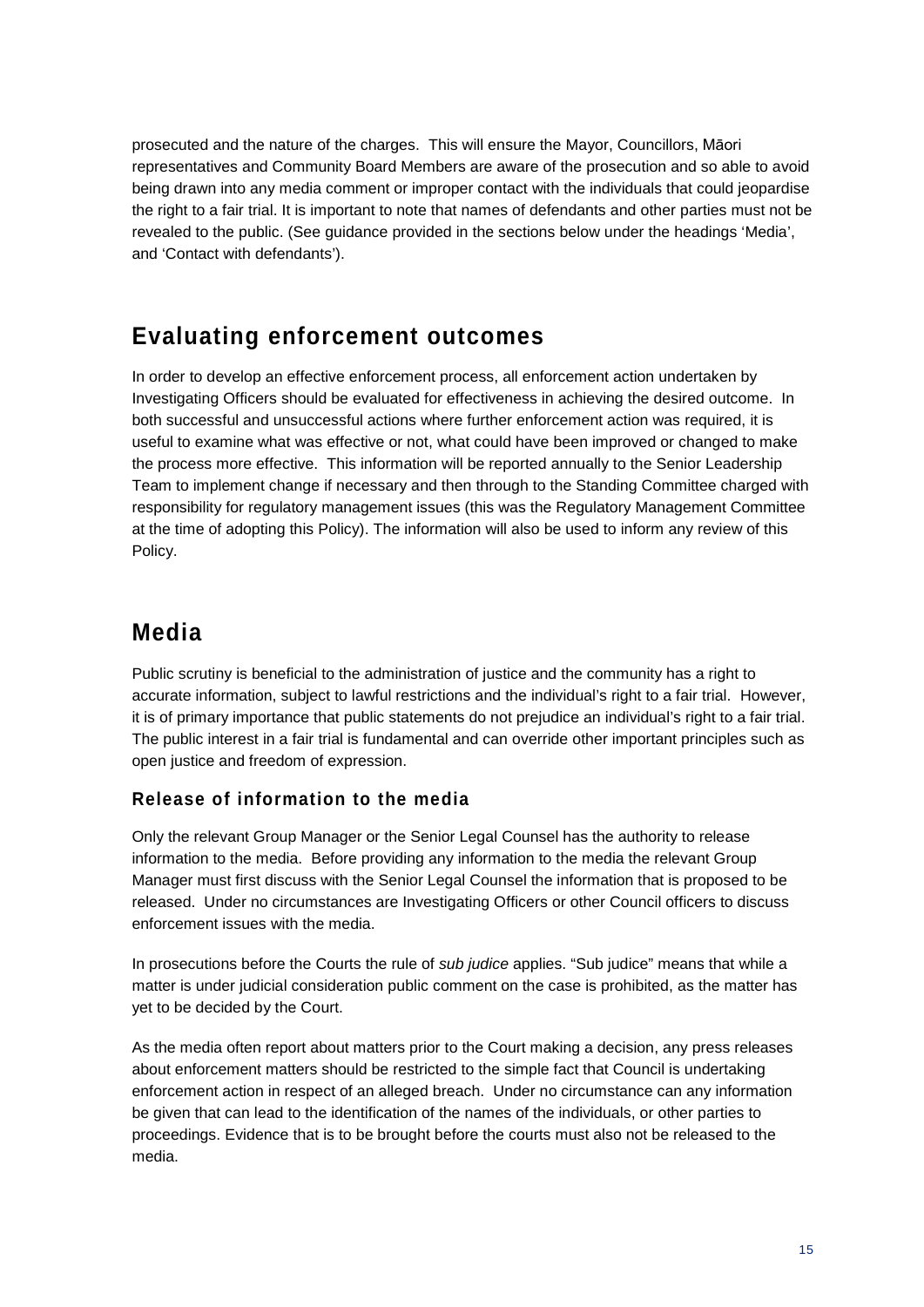# **Our approach to prosecution**

The Council will adhere to the standards of good criminal prosecution practice expressed in the *Solicitor-General's Prosecution Guidelines* (2013). The Council's criminal prosecutions are conducted by external lawyers, on the Council's behalf, and the *Solicitor-General's Prosecution Guidelines* and the *Media Protocol for Prosecutors* (Crown Law, 2013) while not binding on local authorities, represent best practice.

# **Independent legal review of proposed prosecution**

Before the Enforcement Decision Group can approve a prosecution or application to court for an enforcement order or injunction, the Enforcement Decision Group must consider the legal advice from the Senior Legal Counsel as to whether there is sufficient evidence to lay charges (the evidential test) and that such charges are in the public interest (the public interest test). The requirements for these tests are set out in the *Solicitor-General's Prosecution Guidelines*.

Each aspect of the test for prosecution is separately considered and must be satisfied before a decision is taken to prosecute. If a matter does not pass the evidential test it will not proceed to prosecution, no matter how important it may be. The evidential test must be considered before the public interest test is considered.

## **The evidential test**

The first part of the test is the evidential test for prosecution and requires a legal assessment of whether:

- the evidence relates to an identifiable person (whether natural or legal);
- the evidence is credible;
- the Council can produce the evidence before the court and it is likely it will be admitted by the court;
- the evidence can reasonably be expected to satisfy an impartial jury (or Judge), beyond a reasonable doubt, that the individual has committed a criminal offence;
- the individual has given any explanations and, if so, whether the court is likely to find the explanations credible in the light of the evidence as a whole;
- there is any other evidence the Council should seek out which may support or detract from the case.

Once it is has been established that there is sufficient evidence to provide a reasonable prospect of conviction, the test for prosecution requires a consideration of whether the public interest requires a criminal prosecution.

## **The public interest test**

The second part of the test for prosecution is the public interest test, which is important for ensuring that the discretion to prosecute is exercised in accordance with the rule of law and any relevant statutory requirements. Some of the indicative matters that may be relevant and require consideration when determining whether a prosecution will be in the public interest are described below.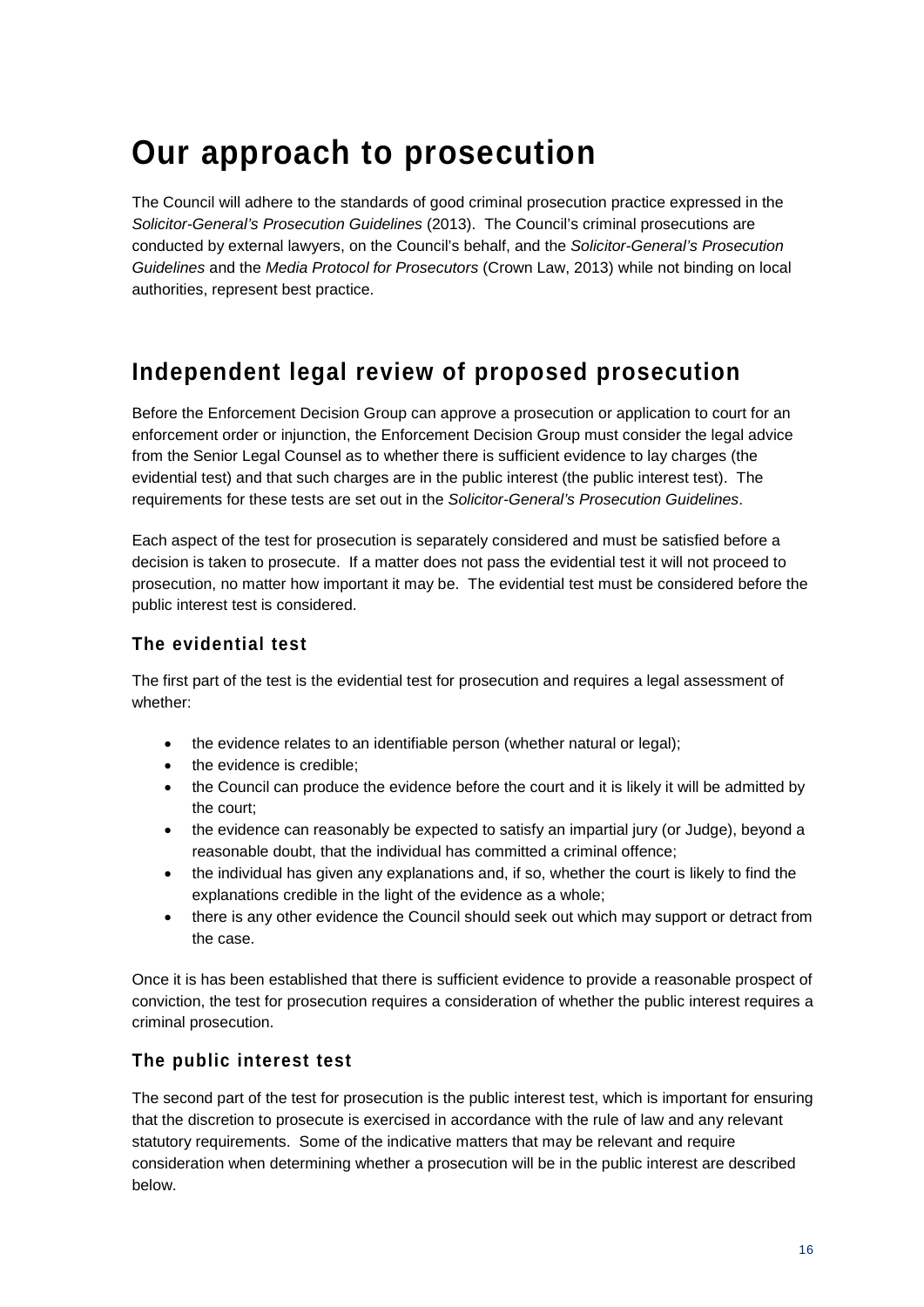The list, based on the *Solicitor-General's Prosecution Guidelines*, is illustrative only and not a comprehensive list of the matters to be considered as the matters will vary in each case according to the particular facts. Under the *Solicitor-General's Prosecution Guidelines* a prosecution is more likely if:

- a conviction is likely to result in a significant sentence;
- the offence caused significant harm or created a risk of significant harm;
- the offence was committed against a person serving the public (for example, a police officer or Council officer);
- the individual was in a position of authority or trust;
- the evidence shows that the individual was a ringleader or an organiser of the offence;
- there is evidence that the offence was premeditated;
- there is evidence that the offence was carried out by a group;
- the victim of the offence was vulnerable, has been put in considerable fear, or suffered personal attack, damage or disturbance;
- the offence was committed in the presence of, or in close proximity to, a child;
- there is an element of corruption;
- the individual's previous convictions or cautions are relevant to the present offence;
- there are grounds for believing that the offence is likely to be continued or repeated, for example, by a history of recurring conduct;
- the offence, although not serious in itself, is widespread in the area where it was committed;
- a prosecution would have a significant positive impact on maintaining community confidence.
- the individual is alleged to have committed the offence while subject to an order of the court;
- a confiscation or some other order is required and a conviction is a pre-requisite.

Under the *Solicitor-General's Prosecution Guidelines* a prosecution is less likely if:

- the court is likely to impose a nominal penalty;
- the individual has already been made the subject of a sentence and any further conviction would be unlikely to result in the imposition of an additional sentence or order;
- the offence was committed as a result of a genuine mistake or misunderstanding (these factors must be balanced against the seriousness of the offence);
- the loss or harm can be described as minor and was the result of a single incident, particularly if it was caused by a misjudgement;
- there has been a long delay between the offence taking place and the date of the trial, unless: the offence is serious, the delay has been caused in part by the individual, the offence has only recently come to light, or the complexity of the offence has meant that there has been a long investigation;
- a prosecution is likely to have a bad effect on the physical or mental health of a victim or witness, always bearing in mind the seriousness of the offence;
- the individual is elderly or very young or is, or was at the time of the offence, suffering from significant mental or physical ill health, unless the offence is serious or there is real possibility that it may be repeated;
- the individual has put right the loss or harm that was caused (but individuals must not avoid prosecution or diversion solely because they pay compensation);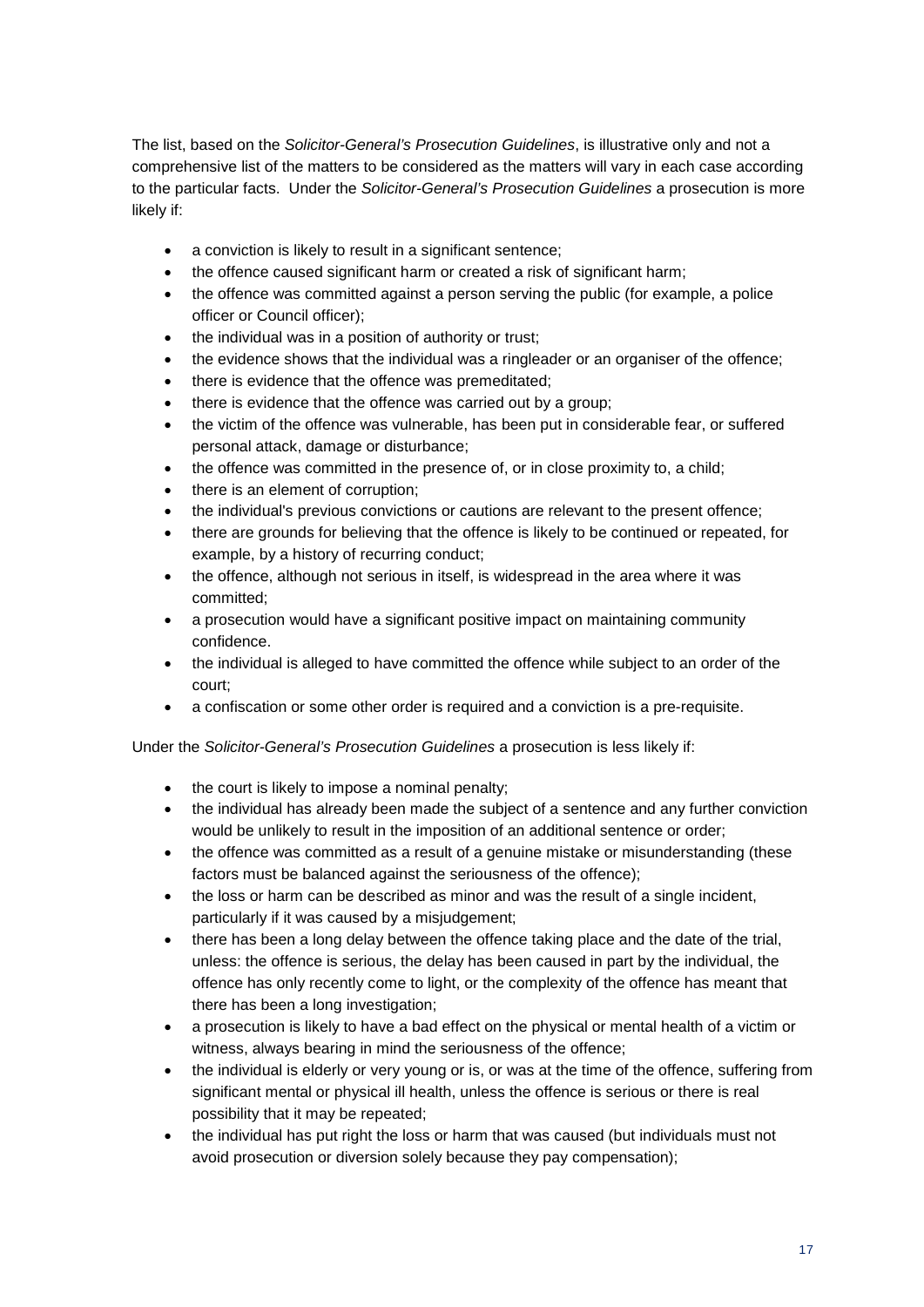• where other proper alternatives to prosecution are available (including disciplinary or other proceedings).

These considerations are not intended to be comprehensive or exhaustive. The public interest considerations that may properly be taken into account when deciding whether the public interest requires prosecution will vary from case to case.

## **Solicitor-General's Prosecution Guidelines**

The *Solicitor-General's Prosecution Guidelines* also provide guidance on other aspects of the conduct of public prosecutions including matters such as:

- what charges should be filed;
- once criminal proceedings are commenced, whether they should be continued or discontinued;
- the conduct of criminal prosecutions;
- standards of conduct and practice for lawyers conducting prosecutions;
- plea discussions and arrangements.

# **Roles and responsibilities during prosecution**

Once a decision to prosecute has been made by the Enforcement Decision Group, the Senior Legal Counsel will refer the file to the external lawyers who have been engaged to undertake the prosecution. The external prosecution lawyers will review the file and the recommended charges. Once this review is complete, the prosecution lawyers will prepare the charging documents.

The Senior Legal Counsel has responsibility for managing the conduct of the prosecution and works with the prosecution lawyers conducting the prosecution on the Council's behalf. All decisions regarding the prosecution are the responsibility of the prosecution lawyers and Senior Legal Counsel.

All Council staff involved in managing a prosecution will maintain a high standard of professional and ethical conduct and manage the case in a way that is consistent with the individual's right to a fair trial. In particular, those involved in the prosecution should:

- act in a manner that is fundamentally fair, performing their obligations in a detached and objective manner, impartially and without delay;
- conduct themselves in accordance with their ethical obligations and the rules of professional conduct;
- comply with the disclosure obligations contained in the Criminal Disclosure Act 2008; and
- be aware of the needs of victims and ensure that in accordance with the law and the requirements of a fair trial, victims and witnesses are treated with care and respect.

The Senior Legal Counsel is responsible for keeping the relevant Group Manager informed about progress with the prosecution and consulting the Enforcement Decision Group on key decisions such as amendments to the charges, plea discussions and arrangements, or a decision to discontinue proceedings.